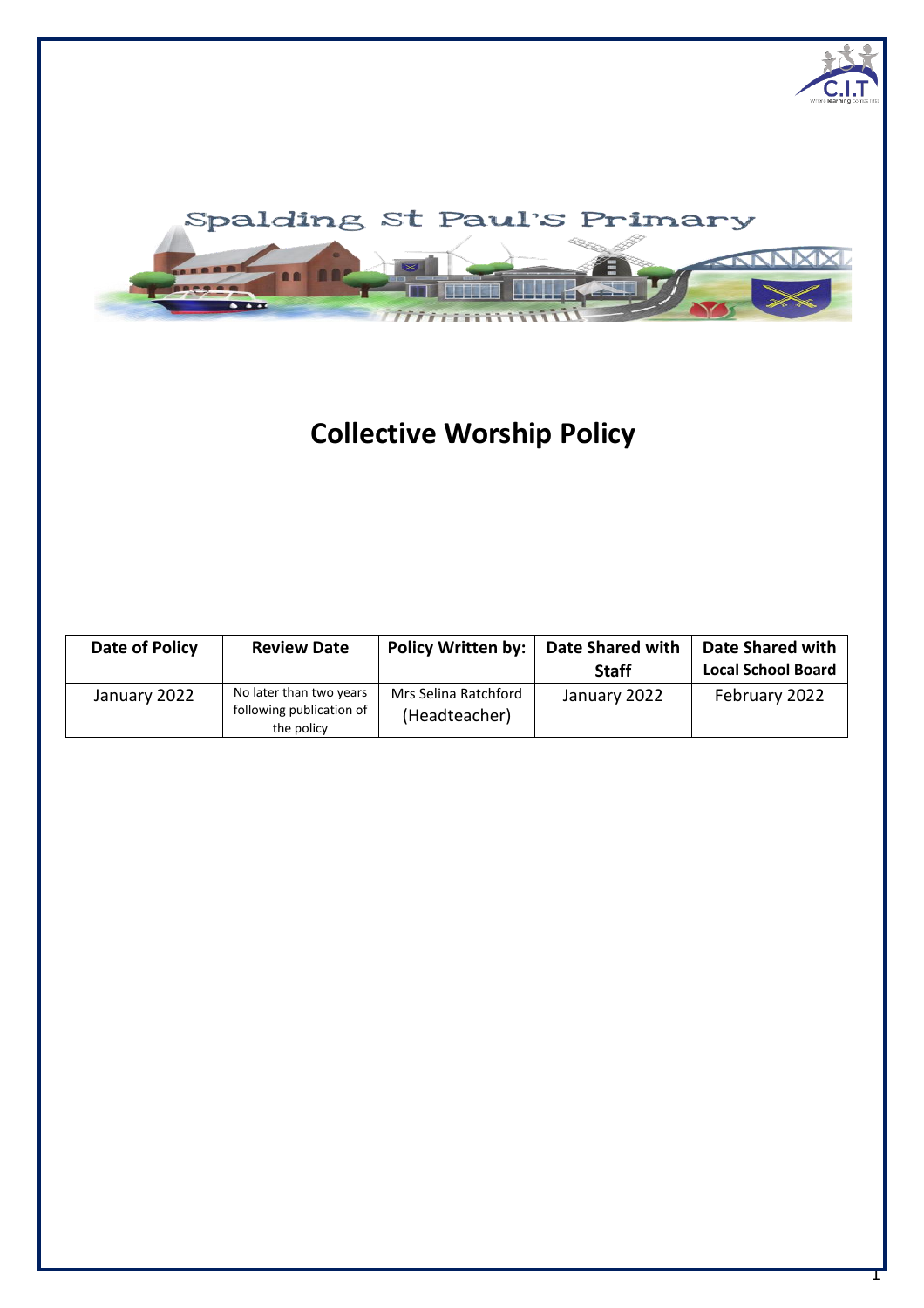## **Aims and purpose**

The aims and purpose of collective worship are:

- To provide an opportunity for children to worship God.
- To enable children to consider spiritual and moral issues.
- To enable children to explore their own beliefs.
- To encourage participation and response.
- To develop in children a sense of community spirit.
- To promote a common ethos, with shared values, and to reinforce positive attitudes.
- To teach children how to worship.

#### **Collective worship**

We understand worship to be a special act or occasion whose purpose is to show reverence to God. Collective worship involves all members of the school coming together and participating in an assembly. We expect everyone to take an active part in the assembly.

In line with the 1988 Education Reform Act, which states that collective worship should be 'wholly or mainly of a broadly Christian character', we mostly base our assemblies on the teachings of Christ and the traditions of the Christian Church. However, we conduct our assemblies in a manner that is sensitive to the faiths and beliefs of all members of the school.

While most acts of worship in our school are Christian, we also hold assemblies that reflect the traditions of other religions that are represented in the school and the wider community.

#### **Organisation of collective worship**

We hold a daily act of collective worship. This forms part class or whole school assemblies.

We conduct assemblies in a dignified and respectful way. We tell children that assembly time is a period of calm reflection. We regard it as a special time and expect children to behave in an appropriate way. We ask them to be quiet and thoughtful, to listen carefully to the teachings, and to participate fully in prayer and hymns. We create an appropriate atmosphere to focus the attention of the children.

The assemblies are conducted throughout the week by the headteacher, SLT and teaching staff but are sometimes led by visiting speakers or other representatives of local religious groups.

We take the themes of our assemblies from the traditions of the Christian faith, and we observe the festivals and mark the events of the Christian calendar. Sometimes the themes of our assemblies are related to topics that we teach as part of the school curriculum.

Our assemblies reflect the achievements and learning of the children. We encourage the children to participate in the assemblies by showing their work to the other children, and by raising issues that they have discussed in their classes. Assemblies provide an opportunity to reward children for their achievements both in and out of school. They also play an important part in promoting the ethos of the school, which is that all children are valued, and all achievements are recognised.

On occasions there are particular assemblies that parents are invited to attend. We encourage their attendance, as this promotes community spirit, and shows the school and the homes working together in support of the children's achievements.

### **Right of withdrawal**

We expect all children to attend assembly. However, any parent can request permission for their child to be excused from religious worship, and the school will make alternative arrangements for the supervision of the child during that part of the assembly.